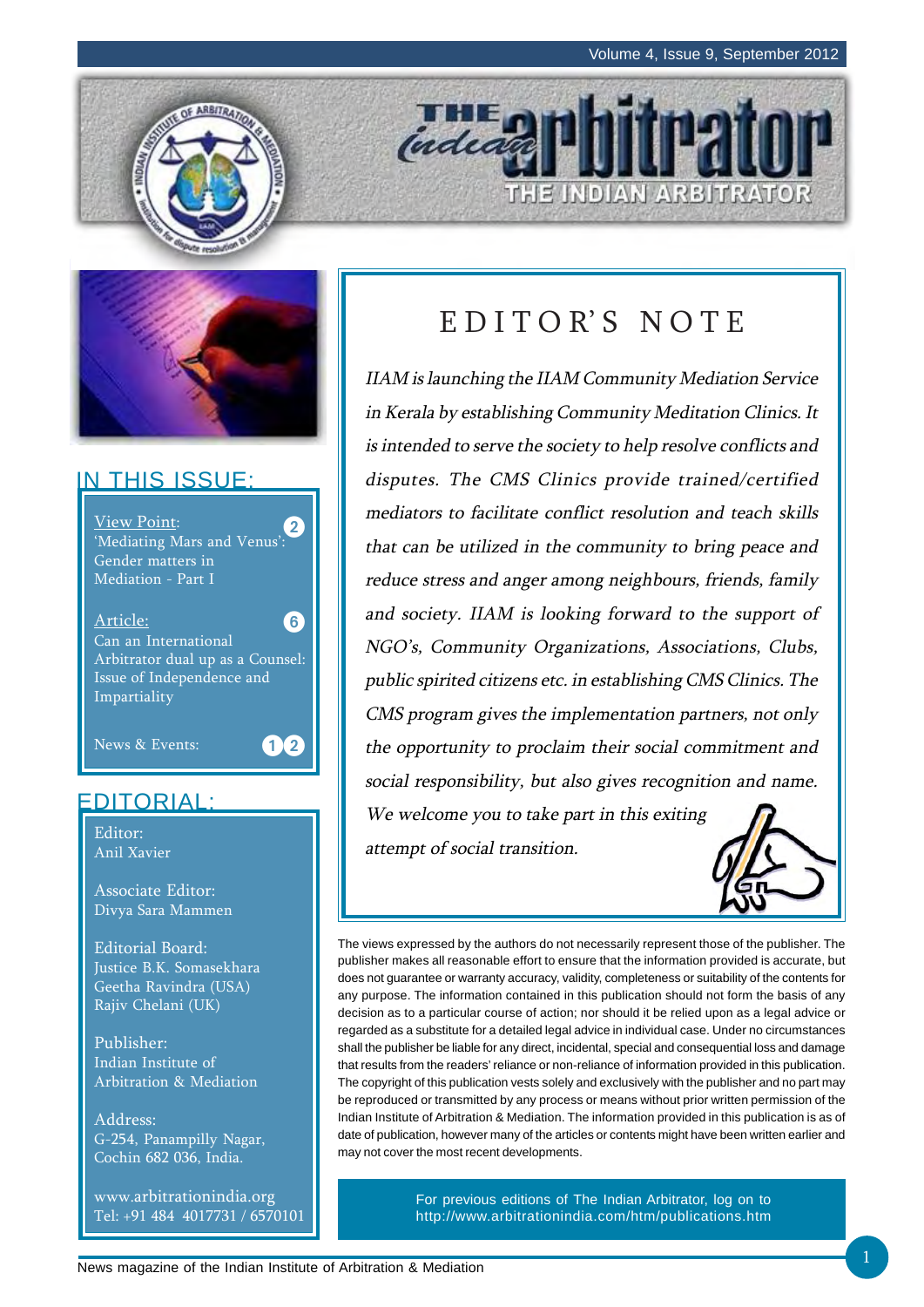

# 'Mediating Mars and Venus' Gender Matters in Mediation - Part I : TONY WHATLING

There seems to be a noticeable difference in communication patterns between males and females. The author analyses the principles of linguistics, communication theory and social sciences in the backdrop of mediation, in an effort to develop greater awareness, understanding and questions about the possible implications for mediation practice. The article attempts to address what might in some way account for the language and communication problem of parties in mediation.

 $\mathbf A$ s the two female co-mediators prepared to start on their second meeting with a couple, the male partner produced a pen, notepad and some index cards. One of the mediators asked him about the purpose of these items. The man responded with something along the lines of - 'Well last time we were here, most of the time I didn't have a clue what you three were going on about, and afterwards I realised that because I had got so confused, there were several things I had wanted to talk about that we never got on to, so I want to be able to write some notes this time. The notes on these cards are reminders of what I want to bring up, so that I can make sure they don't get lost again'.

The mediators skilfully acknowledged his concerns and went on to negotiate a compromise along the lines that, in return for his not taking detailed notes, they would take more care to flip-chart key issues, check with him about understanding through regular summarising, and agree the detail of the outcome summary before ending the session. It was also suggested that if he did still want to take any notes, they would be photocopied at the end, so that everyone had a copy, and also that he should feel free to check his 'cue-cards' regularly to ensure that his key issues did not get lost.

There are obviously many issues worthy of debate here and yet, as the professional practice consultant to the service, I observed the rest of the session, the extent of this mans struggle to stay on the same wavelength as the three females in the room was very apparent, both verbally and non-verbally, from his frequent facial expressions of confusion and incomprehension. In fact the scene was one that could be associated with observing four people converse where one spoke a different first language to the other three, and was constantly struggling to interpret meaning and nuance.

The most noticeable difference in communication patterns between the couple in this instance can be described as – for the female partner, one of thinking and talking in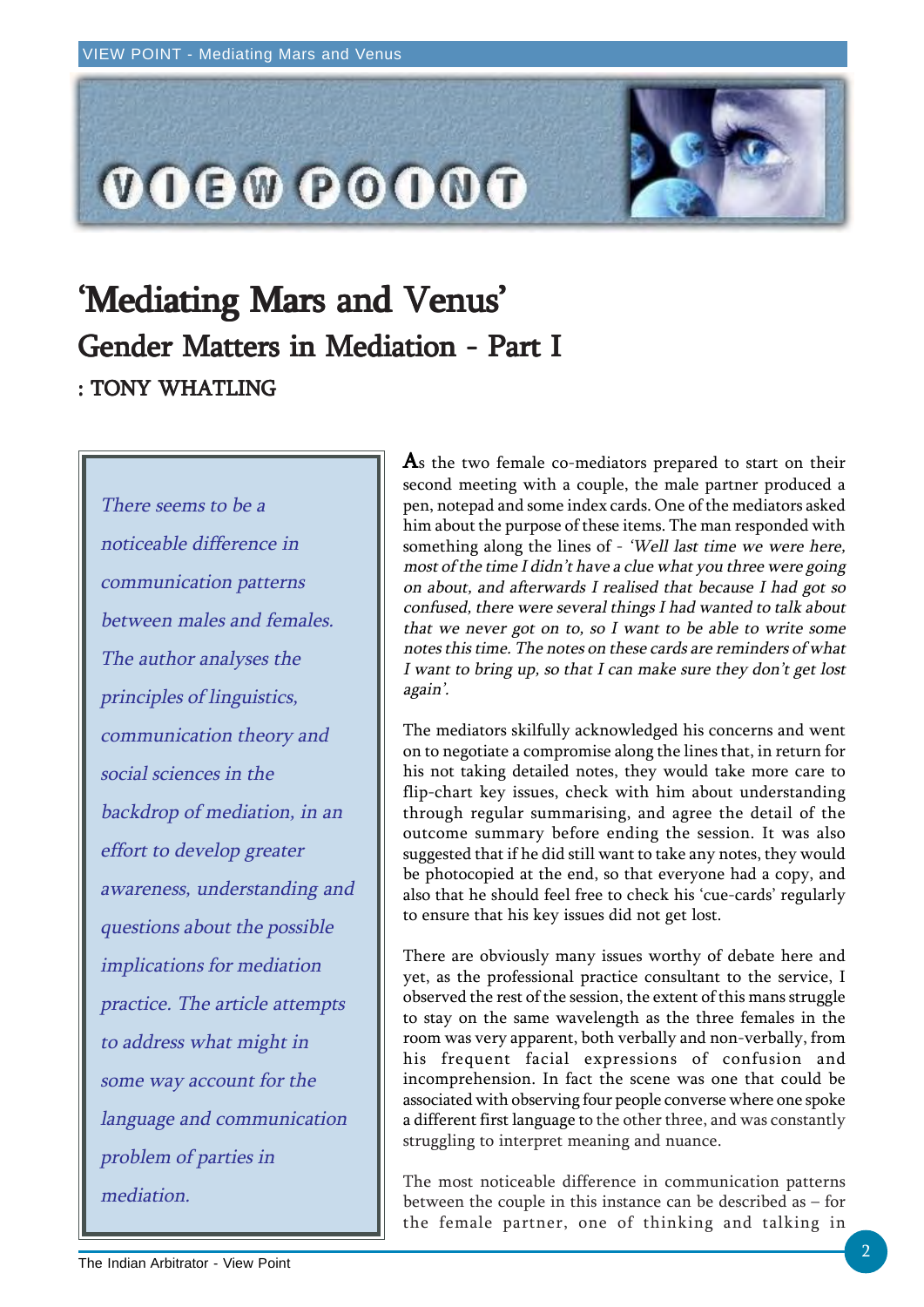

interconnected 'big pictures' or gestalts. The male partner on the other hand clearly demonstrated a preference for logic and a linear thinking style and for dealing with one issue at a time.

This article will attempt to address what might in some way account for this language and communication problem. What was clear from my observation, and indeed was referred to by the father himself, was that he was less well educated than his partner and the mediators, yet he appeared to be intelligent and what could be described as 'streetwise', so this did not really adequately explain the problem.

For my part I had been interested for some time in Gender communication issues in mediation and had run several workshops on the topic. My primary influences on this topic came from writers such as Deborah Tannen (1991) - and before that the work of Deborah Borisoff and David Victor (1989). Most people are also familiar with the more lightweight pop-psychology text - 'Men are from Mars and Women from Venus, by John Gray, from which I paraphrase the title for this article.

It was seeing and experiencing these issues acted out in the mediation room that took me back to the writings of these and others in the field of linguistics, communication theory and social sciences, in an effort to develop greater awareness, understanding and questions about the possible implications for practice. In this article I shall attempt to focus on some key questions, namely:

- 1. To what extent do women and men think and communicate differently?
- 2. What can we learn from the nature versus nurture debate are such differences genetically or socially constructed?
- 3. What scientific evidence is there of possible biological and physiological differences?
- 4. If indeed there are differences, then why might they matter in mediation and what could mediators do to manage them?

As a backcloth to addressing such questions it will help to recognise the value of using generalisations, so as to avoid the negative consequences of stereotyping, without which it becomes very difficult to develop debate and analysis of such often very highly contentious issues.

Developing generalisations has been helpfully described by Brooks Peterson as;

'….quite different from stereotypes (and more reliable). With generalisations, we look at a large number of people and we draw certain conclusions from what we see……There are exceptions to every rule but generalisations that come from research and from insights of informed international experts and professionals allow us to paint a fairly accurate picture of how people in a given country are likely (but never guaranteed) to behave'. Peterson (2004 P27).



We would like to have your contributions. Articles should be in English. Please take care that quotations, references and footnotes are accurate and complete. Submissions may be made to the Journals Division, Indian Institute of Arbitration & Mediation, G-254, Panampilly Nagar, Cochin - 682 036 or editor@arbitrationindia.com.

Publication of the Article will be the discretion of IIAM and submissions made indicates that the author consents, in the event of publication, to automatically transfer this one time use to publish the copyrighted material to the publisher of the IIAM Journal.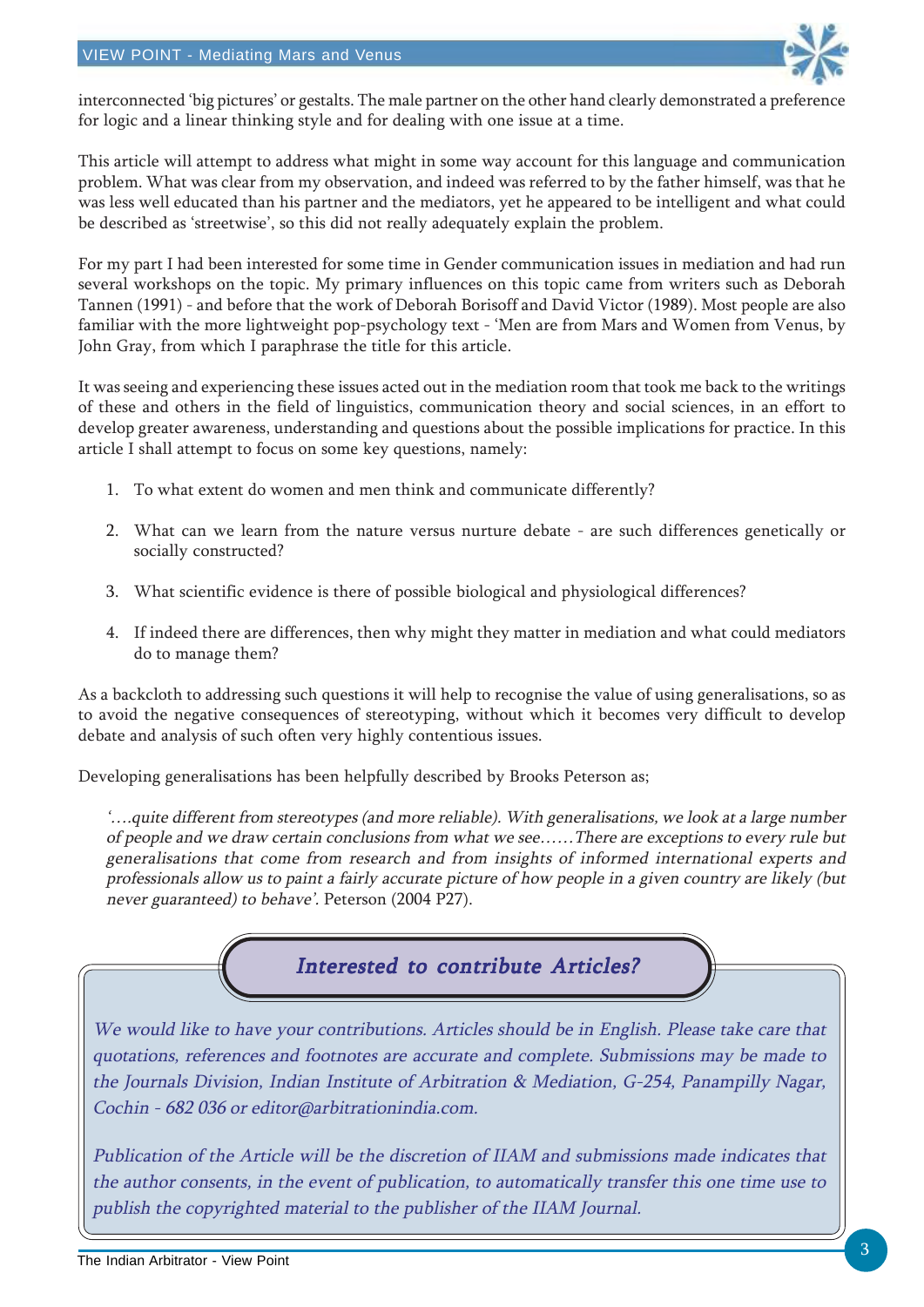

The same writer describes a stereotype as;

'…usually a negative statement about a group of people…. Stereotypes emerge when we apply one perception to an entire group.. Peterson (2004 P26).

Essentially the key difference between generalisations and stereotypes, is that the former are open to change in the light of contradictory evidence and experience, whereas the latter tend to be rigidly adhered to regardless of new learning.

Try asking a mixed gender audience the question – 'Will all those who, from their everyday experience, believe that women and men think differently and therefore communicate differently, put their hands up now'. You will almost certainly find that the majority of women will have their hands in the air in a split second. Men on the other hand will commonly be slower to react - often raising hands to about shoulder level, as if unsure quite how to respond. Looking very perplexed they tend to say things like 'well it all depends on the circumstances' or `well we need to look at this from a more theoretical perspective'.

I have wanted to write this article for a few years now but have tended to opt for other more straightforward and less contentious topics. Yet why is it that this should be so, in regard to a subject that to most of us is so easily recognised as one of our daily lived experiences, and yet at another level is so hard to pin down to theoretical explanations?

### Electrical circuits and wiring diagrams – the 'Nature' story. Electrical and wiring diagrams –

If we start from a position of recognising that there are differences, we can move on to speculate about the extent to which they are the result of nature, - genetic and or physiological - or nurture - socially derived as a result of sex-role stereotyping - or indeed some complex combination of the two.

Moving on to the third of my original questions – 'What scientific evidence is there of possible biological and physiological differences?' What follows is a sample of some of the evidence from the literature.

In their book 'Why men don't listen and women can't read maps' – How we're different and what to do about it`, Allan and Barbara Pease write: 'In this book you will see how science confirms that men and women are profoundly different both physically and mentally – they are not the same. We have investigated the research of leading palaeontologists, ethnologists, psychologists, biologists and neuroscientists. The brain differences between women and men are now clear, beyond all speculation, prejudice and reasonable doubt.'

The authors go on to acknowledge and give examples of how, for much of the 20<sup>th</sup> century psychology and sociology proposed that our behaviour and preferences were the result of social conditioning. They also describe chromosomal differences – in a section entitled 'Programming the Foetus' they point out that 'Almost all of us are made up of 46 chromosomes which are like genetic building blocks or a blueprint. Twenty three come from our mother and 23 from our father. If our mother's  $23^{rd}$  chromosome is an X chromosome, (its shaped like an X), and the fathers  $23^{rd}$  is also an X the result is called an XX baby, which is a girl. If the fathers 23<sup>rd</sup> chromosome is a Y chromosome we'll get an XY baby which will be a boy. The basic template for the human body and brain is female – we all start out as girls – and this is why men have female features such as nipples and mammary glands. At the 6-8 week point after conception, the foetus is more or less sexless and has the potential to develop both male or female genitalia.' (Pease 1998 p61).

The writers go on to explain this, in far more detail than can be reproduced here, with an account of how genitals and brain are configured by doses or 'units' of either male hormones, particularly testosterone, or in the case of the girl foetus, an absence of this male hormone will form female genitalia. They also go into complex details of how variations in dosages of these hormones can result in variations in brain configurations for male and female in a way which effectively blurs the distinctions i.e. a male brain configuration may emerge as 2/3 male and 1/3 female and similar for a female brain configuration. The writers point out that it is estimated that about 85% - 90% of males have mainly male-wired brains and about 10% - 15% are feminised to a greater or lesser extent. Such variations also apply to women where some 15% develop brains wired for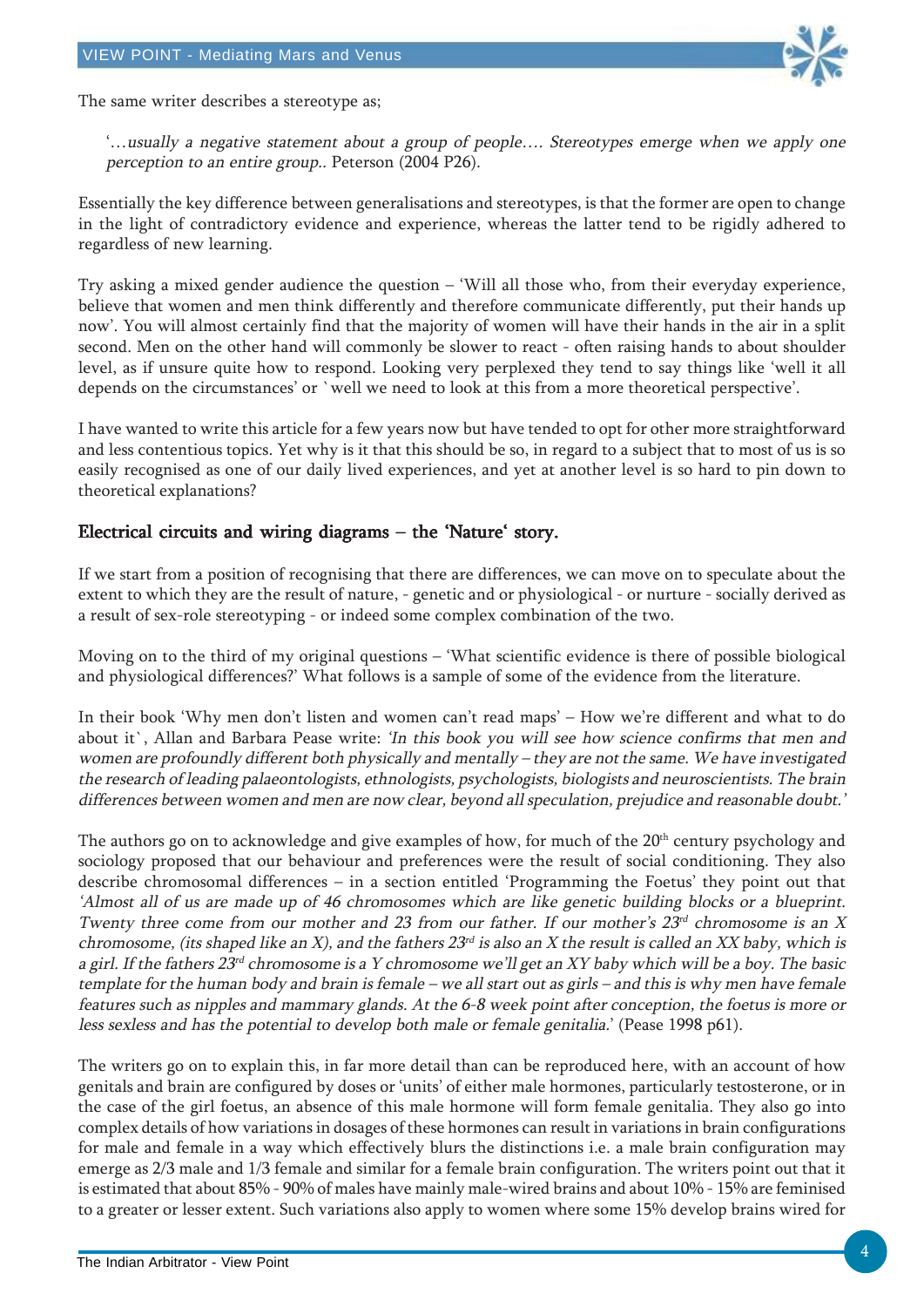

masculine abilities. The terms 'masculinised' and 'feminised' brain wiring are deliberately chosen in an effort to differentiate the consequences from such behaviour traits as masculinity or femininity.

Whilst the writers acknowledge that our understanding of brain functioning is still very basic, it is now clear that the right hemisphere of the brain is the creative side and controls the left side of the body. The left hemisphere controls logic reason, speech and the right side of the body. Much of the understanding of these differences came from studies of brain damaged patients, '......men who suffered injury to the left side of the brain frequently lost much or all of their speech and vocabulary skills, whereas women who were similarly brain-damaged did not suffer speech loss to the same extent, indicating that women have more than one centre for speech.

Subsequent developments in the use of MRI brain-scanning equipment has led to far greater evidence in differences between man and women. For example the location in the brain of centres controlling not only speech but emotion, and in particular how the bundle of nerves connecting the right and left hemispheres of the brain, the Corpus Callosum is significantly thicker with up to 30% more connections in women than men, (Roger Gorski, Neurologist – in Pease 1998 p56). Gorsky went on to prove that men and women use different parts of the brain when working on the same task.

'Research also reveals that the female hormone oestrogen prompts more nerve cells to grow more connections within the brain and between the two hemispheres' (Pease 1998 p57).

This appears to offer a possible explanation of a greater capacity for what has become known as 'multi tasking', commonly associated with women, - arguably also linked to a greater capacity to assess people and situations intuitively. Men on the other hand incline more towards the 'one job at a time' default position.

Ben Greenstein gives a very similar explanation on chromosomal differences and concludes 'Whether one likes to hear it or not, there is no doubt that the brains of most, if not all mammals, are sexually differentiated in structure. That is to say, the wiring is different in males and females, (Greenstein 1993 p49).

(... to be continued)

(Author: Tony Whatling is the Director of 'TW Training Works' Training & Consultancy', UK, with over 30 years experience as a family mediator and trainer. This Article was originally Published in College of Mediators Newsletter Issues 7 Feb. 2012)



A grandmother is giving directions to her grown grandson who is coming to visit with his wife:

"You come to the front door of the apartment complex. I am in apartment 14T. There is a big panel at the front door. With your elbow push button 14T. I will buzz you in. Come inside, the elevator is on the right. Get in, and with your elbow hit 14.

When you get out I am on the left. With your elbow, hit my doorbell."

"Grandma, that sounds easy, but why am I hitting all these buttons with my elbow"?

"You're coming empty handed?"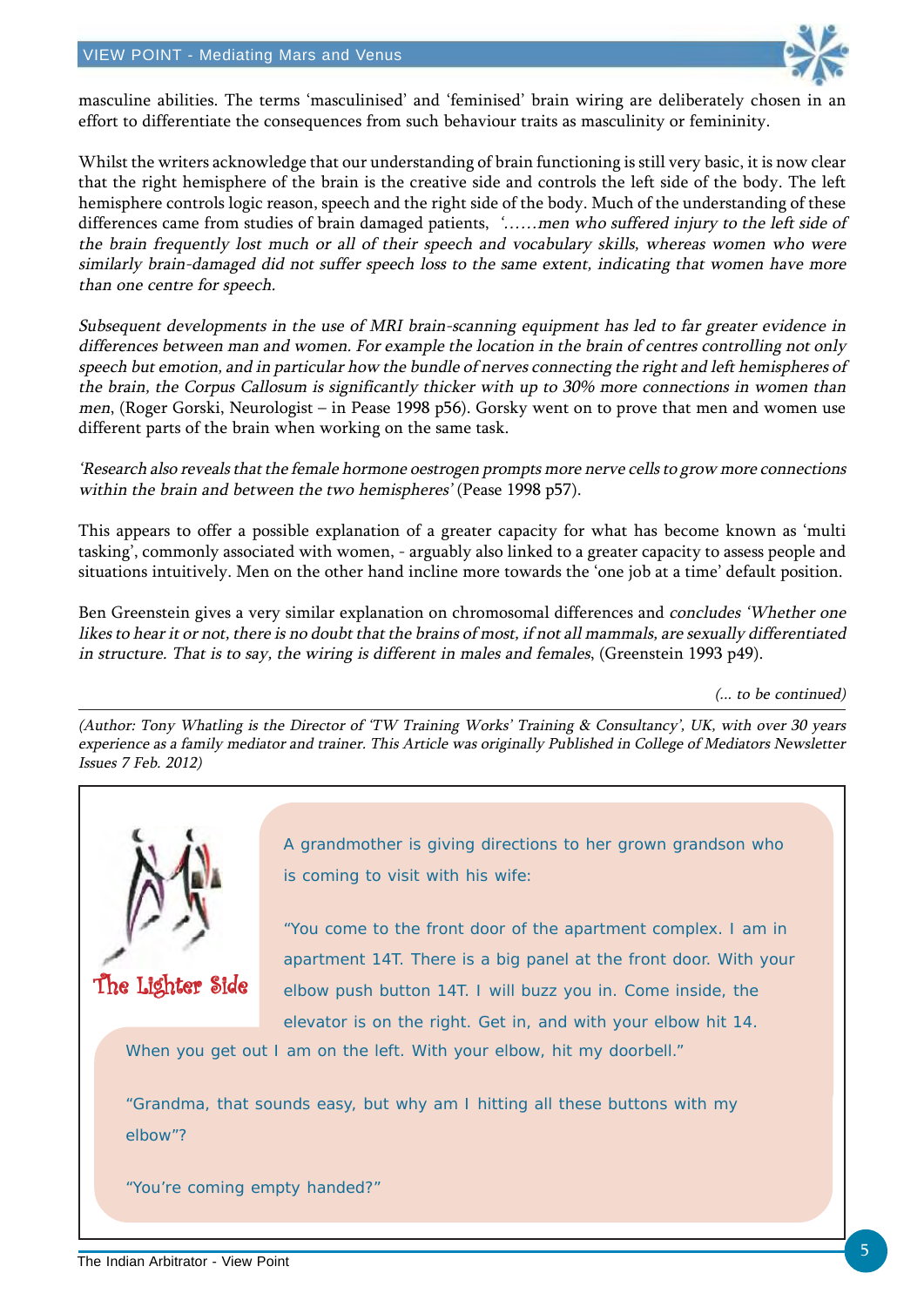

# Can an International Arbitrator dual up as a Counsel: : GANDHARV MAKKER Issue of Independence and Impartiality

Now it is common to find an International Arbitrator involved in the capacity of a counsel or advising one of the parties. When an arbitrator duals up as a counsel, questions may be raised regarding his independence and impartiality. To date, the publicly available outcomes of these challenges have been varied, but indicate that there currently is no clear or consistent regulation of arbitrators' abilities to change hats. The author looks at the issue based on decisions pertaining to the dual role as an arbitrator and counsel. These days it is very common to find an International Arbitrator involved in the capacity of a counsel or part of the law-firm who has advised or is advising one of the parties, especially in relation to arbitrations involving a State party. When an arbitrator duals up as a counsel, questions may be raised regarding his independence and impartiality. The way this practice questions the Rule of law cannot be put in better words than how Judge Thomas Buergenthal of the International Court of Justice (ICJ) described it:

"I have long believed that the practice of allowing arbitrators to serve as counsel, and counsel to serve as arbitrators, raises due process of law issues. In my view, arbitrators and counsel should be required to decide to be one or the other, and be held to the choice they have made, at least for a specific period of time. That is necessary, in my opinion, in order to ensure that an arbitrator will not be tempted, consciously or unconsciously, to seek to obtain a result in an arbitral decision that might advance the interests of a client in a case he or she is handling as counsel. ICSID is particularly vulnerable to this problem because the interpretation and application of the same or similar legal instruments - the Bilateral Investment Treaties, for example - are regularly at issue in different cases before it. These revolving-door problems - counsel selecting an arbitrator who, the next time around when the arbitrator is counsel, selects the previous counsel as arbitrator - should be avoided. Manus manum lavat, in other words you scratch my back and I'll scratch yours, does not advance the rule of law."1

To date, the publicly available outcomes of these challenges have been varied, but indicate that there currently is no clear or consistent regulation of arbitrators' abilities to "change hats."2

#### (Footnotes)

1 Buergenthal, T., (2006, December), 'The proliferation of disputes, dispute settlement procedures and respect for the rule of law', Transnational Dispute Manangement, 3(5)

2 Bernasconi-Osterwalder, N.; Johnson, L. and Marshall, F., 'Arbitrator Independence and Impartiality: Examining the dual role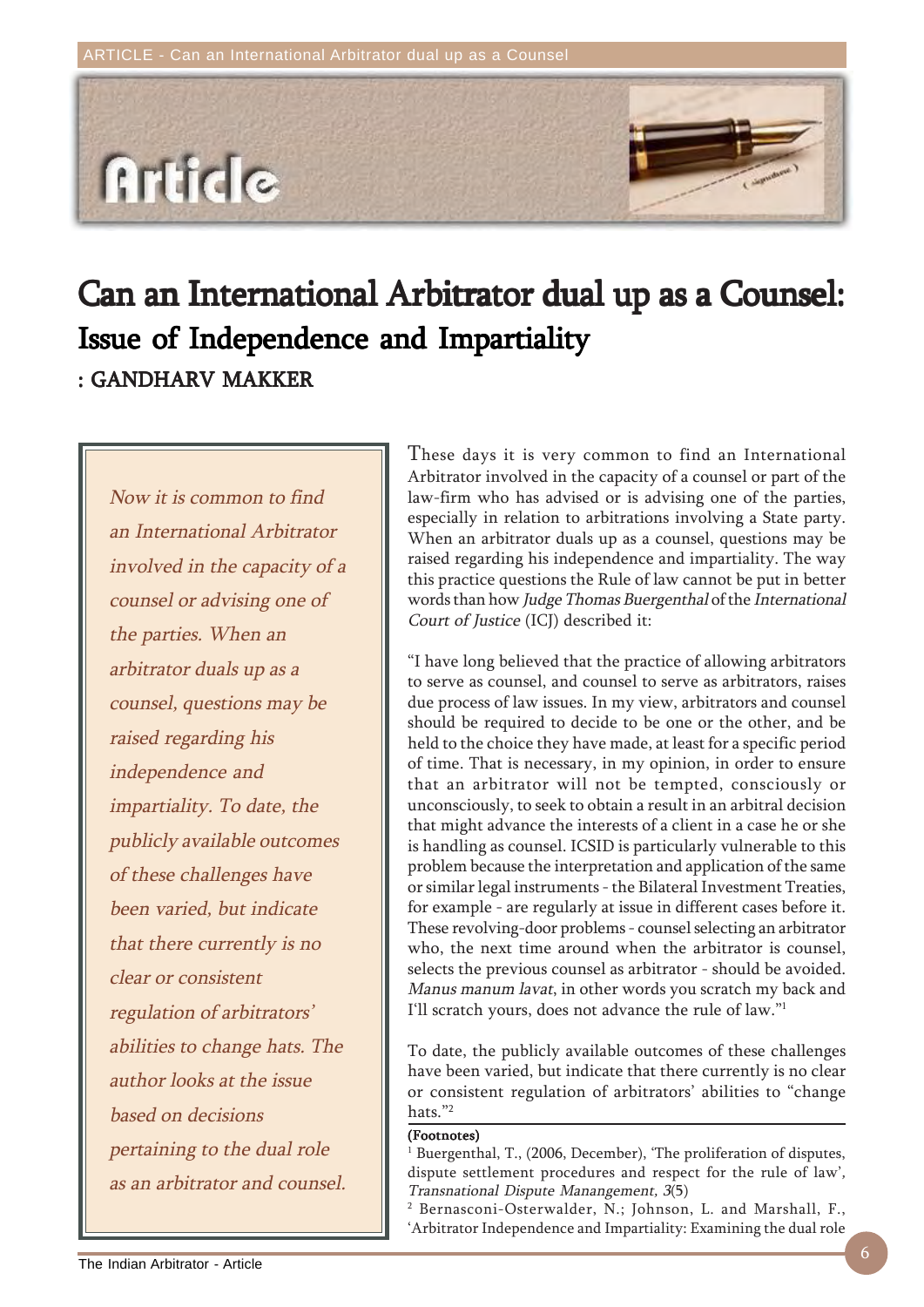

It would be apposite to discuss here the view taken by the IBA Guidelines and the Burgh House Principles on the issue. The remnants of this issue are visible in both the waivable red list and the orange list of the IBA rules. The issue of arbitrator serving or previously served as a counsel has been scattered in the two lists under the IBA Guidelines. Clauses 2.1 and 2.3 under the waivable red list elucidate the relationship of the arbitrator to the dispute, and arbitrator's relationship with the parties and the counsel respectively. Clauses 3.1 and 3.2 under the Orange list represent previous services for one of the parties or other involvement in the case, and current services for one of the parties respectively. However, on a closer scrutiny instances of conflict under both the lists may overlap and look repetitious, yet the guidelines provide quite an exhaustive list on the instances of the dual role of the arbitrators, doubling up as counsels. Though these instances do not require mandatory disclosure, and may not be able to sustain a challenge on its own, yet if they are not disclosed then it can lead to a further inquiry.

While the *IBA Guidelines* seem to have been shaped with a view towards facilitating continuation of the status quo in international arbitration, the Burgh House Principles appear less affected by such considerations.<sup>3</sup> The IBA Guidelines' General Standard 6, for instance, explicitly distinguishes between arbitrators and their law firms for the purpose of determining whether conflicts of interest exist or disclosures should be made.<sup>4</sup> This dampens the IBA Guidelines' impact on the current system in which arbitrators are frequently associated with large law firms and both the arbitrators and their associated firms often concurrently serve as counsel in other arbitration matters.<sup>5</sup> In contrast, the *Burgh House Principles* do not similarly shield judges from imputation of conflicts.<sup>6</sup> This can be seen in Principle 11 which flatly prohibits judges from sitting in a case if either they, or any persons or entities closely related to them, have a material personal, professional or financial interest in the outcome of the matter.7 Principle 9.2 of the Burgh House Rules stipulate: "Judges shall not serve in a case with the subject-matter of which they have had any other form of association that may affect or may reasonably appear to affect their independence or impartiality" (emphasis added).<sup>8</sup> Principle 14 provides for disclosure by the judges regarding the past and present links to the party or the case. One aspect of the Burgh House Principles relevant to arbitration, but not addressed in the IBA Guidelines, is the role of institutions.<sup>9</sup> These principles mandate each court to "establish appropriate procedures to enable judges to disclose to the court and, as appropriate, to the parties to the proceedings matters that may affect or may reasonably appear to affect their independence or impartiality in relation to any particular case."10 Such tasks are undertaken by the arbitration rules and procedures in the field of arbitration.

### (Footnotes)

of arbitrator and counsel, Published by the International Institute for Sustainable Development' (2011), http:// www.iisd.org/pdf/2011/dci\_2010\_arbitrator\_independence.pdf, visited 15<sup>th</sup> July 2011.

3 Ibid, page 29

4 Ibid, page 30

 $^5$  Ibid. See also General Standard 6 & Explanation to General Standard 6, IBA Guidelines on Conflicts of Interests in International Arbitration, Approved on 22 May 2004 by the Council of the International Bar Association, to be hereinafter referred to as the IBA Guidelines.

6 Ibid, n. 3, page 30

7 Principles 11.1 & 11.2, Burgh House Principles, www.ucl.ac.uk/laws/cict/docs/burgh\_final\_21204.pdf visited on 2 July 2011.

8 Ibid., Principle 9.2, Burgh House Principles.

9 Bernasconi-Osterwalder, N.; Johnson, L. and Marshall, F., n. 3

<sup>10</sup> Principle 14.2, Burgh House Principles, n.7



### **Are you interested to open Community Mediation Clinics?**



Indian Institute of Arbitration & Mediation welcomes you to take part in an exiting attempt of social transition to make our world a safe, sustainable, peaceful and prosperous place to live. Make an important contribution by adopting or supporting Community Mediation Clinics in India.

**For details visit www.communitymediation.in**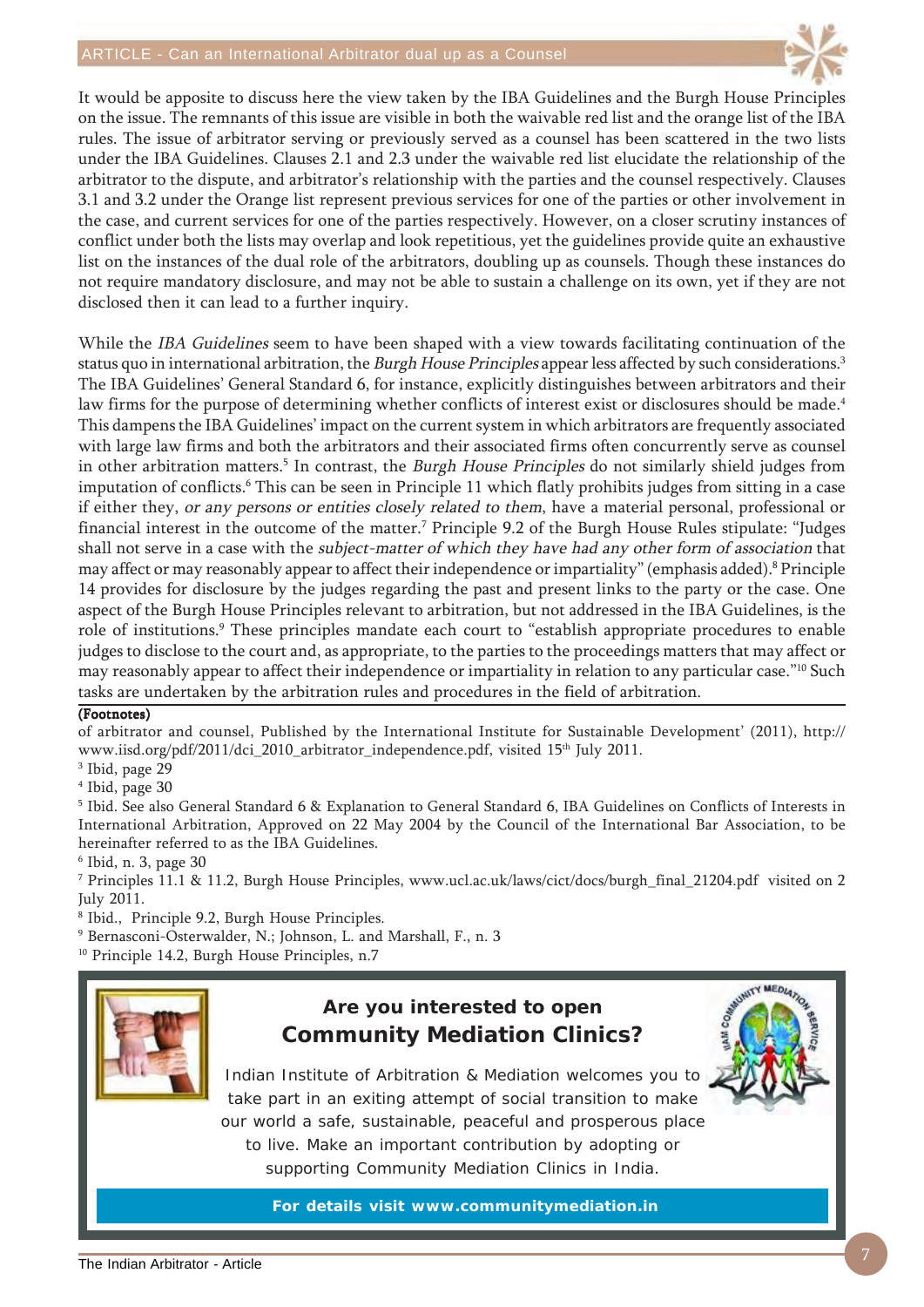

It would be appropriate to analyze the decisions pertaining to the dual role as an arbitrator and counsel. Cases falling under this heading consist of matrices of facts which are diverse and the decisions thereupon are scattered. Such conflicts of interest would involve both arbitrators' relationship with one of the parties as well as the issues in the case.

In the case of ICS v. Argentina<sup>11</sup>, the Secretary-General of PCA as the appointing authority had designated Mr. Jernej Sekolec as appointing authority in this matter for all purposes under the UNCITRAL Rules.<sup>12</sup> Argentina challenged the claimant-appointed arbitrator, Mr. Alexandrov, on the ground that his and his law firm's concurrent representation of Compañia de Aguas del Aconquija S.A. and Vivendi Universal S.A. in a separate, long-running case against Argentina gave rise to justifiable doubts as to the arbitrator's independence and impartiality.13 The challenge was sustained by the appointing authority. The IBA Guidelines were resorted to in the decision and Sekolec found that the that the facts underlying Mr. Alexandrov's disclosure were reflected in both of the scenarios set forth in the Orange list, i.e., Section 3.4.1 ("[t]he arbitrator's law firm is currently acting adverse to one of the parties or an affiliate of one of the parties") and Section 3.1.2 ("[t]he arbitrator has within the past three years served as counsel against one of the parties or an affiliate of one of the parties in an unrelated matter"). It was held that the conflict in question is sufficiently serious to give rise to objectively justifiable doubts as to Mr. Alexandrov's impartiality and independence.14 This decision therefore illustrates how appointing authorities or others evaluating challenges can use the IBA Guidelines to inform application of the arbitral rules, and can also take advantage of the flexibility inherent in the guidelines to account for unique aspects of investor-State arbitration, including the repeat occurrence of specific issues.<sup>15</sup>

The issue of a law firm associated with one of the arbitrators and simultaneously pursuing a separate claim against the same respondent host State, came up in the case of *CEMEX v. Venezuela*<sup>16</sup>. However, the issue could not be adjudicated on merits and the proposal was dismissed on procedural grounds. Venezuela did not file its proposal to disqualify Mr. Von Mehren "promptly" within the meaning of ICSID Arbitration Rule 9(1) and that therefore it has waived such objection under ICSID Arbitration Rule 27.<sup>17</sup>

A slightly contrasting view with regard to dismissing the proposal for timelessness and disclosure requirements was taken in Gallo v. Canada<sup>18</sup> which is a Chapter 11 NAFTA decision. The claimant alleged that Thomas's decision to continue providing legal services to Mexico following his appointment in the Gallo arbitration gave rise to justifiable doubts as to his impartiality or independence, given Mexico's right under Article 1128 of the NAFTA to intervene in Gallo on questions concerning interpretation of the NAFTA.<sup>19</sup> The Secretary-General of ICSID who was the adjudicating authority found that the Claimants had raised the objection timely. It held that, "allowing the Respondent to invoke evidence of constructive knowledge (even if reasonably proved) would relieve the arbitrator of the continuing duty to disclose. This would unfairly place the burden on the Claimant to seek elsewhere the notice it should have received from the arbitrator."20 The decision concluded that for the purposes of assessing timeliness, the clock started running on the date on that the arbitrator informed the parties of his advisory work that raised the conflict issues.<sup>21</sup> Based on that date, the respondent had filed the challenge in a timely manner.<sup>22</sup> While discussing the merits, the adjudicating

### (Footnotes)

<sup>11</sup> ICS Inspection and Control Services Limited v. The Republic of Argentina, Decision on challenge to Mr. Stanimir A. Alexandrov,, December 17 ,2009, http://italaw.com/documents/ICSArbitratorChallenge.pdf visited on 1st August 2011. <sup>12</sup> Ibid, page 3

15 Bernasconi-Osterwalder, N.; Johnson, L. and Marshall, F., n. 3

<sup>16</sup> Cemex Caracas Investments B.V. v. Bolivarian Republic of Venezuela, ICSID Case No. Arb. 08/15, Decision on the Respondent's Proposal to Disqualify a Member of the Tribunal, (Oct. 26, 2009), available at http://icsid.worldbank.org/ ICSID/FrontServlet?requestType=CasesRH&actionVal=viewCase&reqFrom=Home&caseId=C420

<sup>17</sup> Ibid, para 45

<sup>18</sup> Vito G. Gallo v. Government of Canada, Decision on the Challenge to Mr. J. Christopher Thomas, QC (NAFTA Ch. 11 Arb. Trib. Oct. 14, 2009), available at http://arbitration.fr/resources/Vito.Gallo.v.Canada.Arbitrator.Challenge.pdf <sup>19</sup> Sharpe, J.K., 'Vito G. Gallo v. Canada— Challenge of Arbitrator (ICSID), Introductory Note', International Legal Materials, Vol. 49, No. 1 (2010), pp. 23-31, http://www.jstor.org/stable/10.5305/intelegamate.49.1.0023

<sup>20</sup> Gallo v. Canada (2009), n. 106, para 24

21 Bernasconi-Osterwalder, N.; Johnson, L. and Marshall, F., n. 90  $22$  Ibid.

<sup>&</sup>lt;sup>13</sup> Ibid.

<sup>14</sup> Ibid.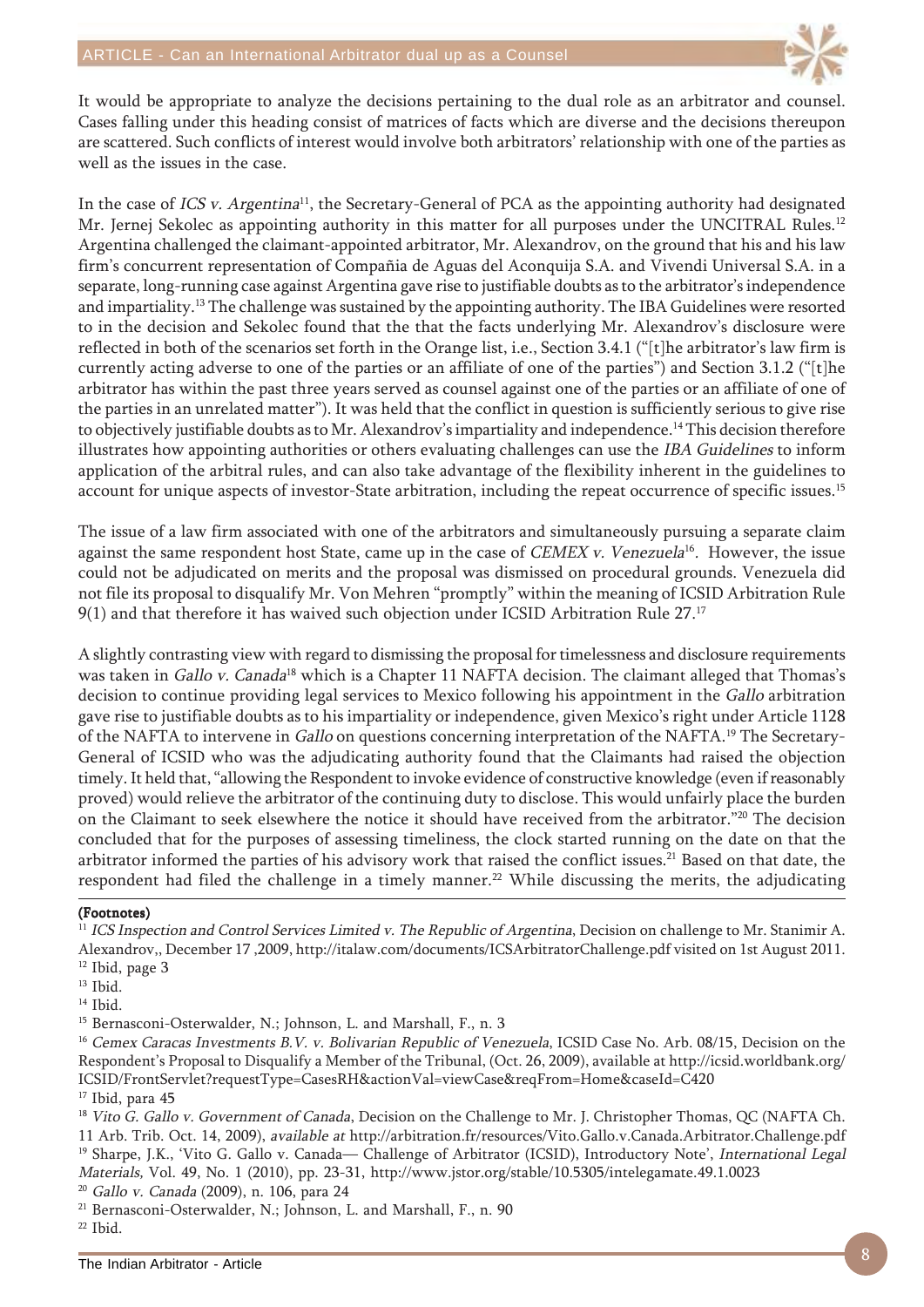

authority applied the "reasonable and informed third party" and "fair minded, rational, objective observer" standards under the IBA Guidelines and held that there would be justifiable doubts about Mr. Thomas' impartiality and independence as an arbitrator if he were not to discontinue his advisory services to Mexico for the remainder of this arbitration.<sup>23</sup>

Amco Asia v. Indonesia<sup>24</sup>, the first case to be adjudicated by ICSID, contributed two distinct principles to the ICSID jurisprudence: "confirmation of the de minimis exception to the rule of disqualification for prior services" and "the strict interpretation of the manifest lack of independent judgment standard".<sup>25</sup> Both these interpretations came under consideration in the Vivendi case<sup>26</sup>, where the two members of the ad-hoc committee in the annulment proceedings after assuming jurisdiction to determine the challenge to the President of the committee, Mr. Fortier, concurred with the first principle and disagreed with the second. In the Amco Asia case, the two arbitrators while interpreting Art. 57 of the Convention laid stress on the term "manifest" which they held was "not a possible lack of the quality, but  $\dots$  a highly probable one."<sup>27</sup> In their view, legal advice given by someone who had never been "regular counsel of the appointing party" was minor and had no bearing on the reliability of the arbitrator; nor could the links between the two law firms "create any psychological risk of partiality".<sup>28</sup> Thus Mr. Rubin's lack of reliability was not manifest; indeed, in their view, it was not even reasonably apprehended.<sup>29</sup>

In the Vivendi case (2001), the two arbitrators diluted the strict test of the Amco case and showed an inclination towards the Sussex justices test. It was held that the mere existence of some professional relationship with a party is not an automatic basis for disqualification of an arbitrator or Committee member.<sup>30</sup>

### (Footnotes)

<sup>23</sup> Gallo v. Canada (2009), n. 18, para 36

<sup>24</sup> ICSID Case ARB/81/1, Amco Asia Corp. v. Republic of Indonesia, Decision on the proposal to disqualify an arbitrator, of 24 June 1982, unpublished

 $^{25}$ Luttrell, S., *Bias challenges in international commercial arbitration: the need for a 'real danger' test*, published by Kluwer Law International (2009)

<sup>26</sup> Compañía de Aguas del Aconquija S.A. & Vivendi Universal v. Argentine Republic (ICSID Case No. ARB/97/3), Decision on the challenge to the President of the Committee, 3rd October 2001

<sup>27</sup> Tupman, M., "Challenge and Disqualification of Arbitrators in International Commercial Arbitration", ICLQ, v. 38, 1989.

28 Ibíd.

29 Ibíd.

30 Ibid, Compañía de Aguas del Aconquija S.A. & Vivendi Universal v. Argentine Republic (2001), n. 26, para 28

The Avoid it – Use it

- Value it – Keep it - Ignore it  $-$  Achieve it – Distance it – Have it – Maintain it

#### Think  $\,\cdots\,$ **Letters**

| The most selfish 1 letter       | $-$ " $ $ "     | – Avoic     |
|---------------------------------|-----------------|-------------|
| The most satisfactory 2 letters | $-$ "WE"        | - Use i     |
| The most poisonous 3 letters    | $-$ "EGO"       | $-$ Kill it |
| The most used 4 letters         | $-$ "LOVE"      | $-$ Value   |
| The most pleasing 5 letters     | $-$ "SMILE"     | - Keep      |
| The most spreading 6 letters    | - "RUMOUR"      | $-$ Ignor   |
| The most hardworking 7 letters  | - "SUCCESS"     | $-$ Achie   |
| The most enviable 8 letters     | - "JEALOUSY"    | - Dista     |
| The most essential 9 letters    | $-$ "PRINCIPLE" | - Have      |
| The most divine 10 letters      | - "FRIENDSHIP"  | $-$ Maint   |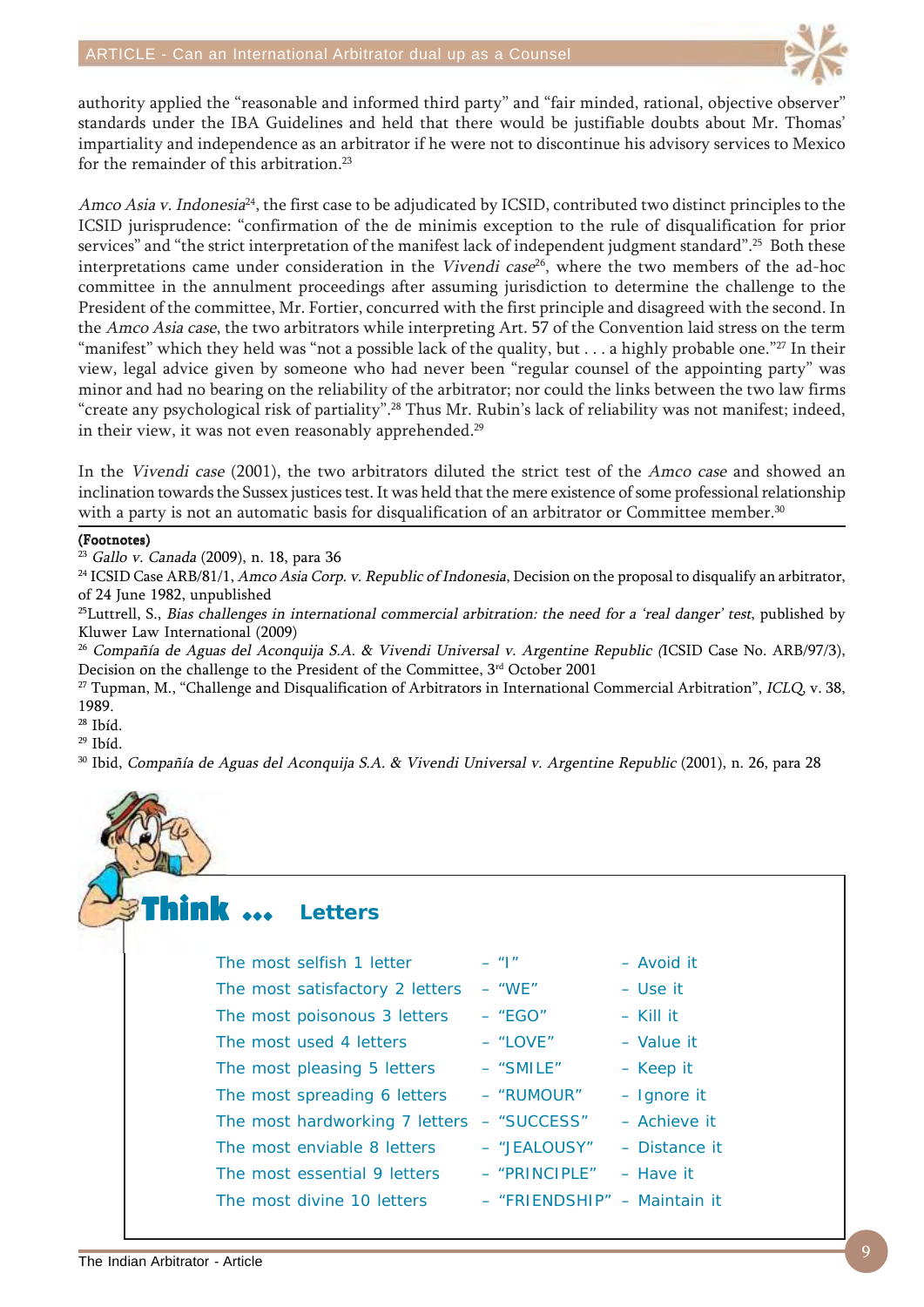

All the circumstances need to be considered in order to determine whether the relationship is significant enough to justify entertaining reasonable doubts as to the capacity of the arbitrator or member to render a decision freely and independently.31 If the facts would lead to the raising of some reasonable doubt as to the impartiality of the arbitrator or member, the appearance of security for the parties would disappear and a challenge by either party would have to be upheld.<sup>32</sup> Once the other arbitrators or Committee members had become convinced of this conclusion, there would no longer be room for the view that the deficiency was not "manifest".33

It must be noted that in both Amco and Vivendi, 'inference' was expressly rejected as a basis for challenge. However, in *SGS v. Pakistan*<sup>34</sup> the two arbitrators held otherwise. Interpreting Article 57 of the Convention the two arbitrators concluded that, "the party challenging an arbitrator must establish facts, of a kind or character as reasonably to give rise to the inference that the person challenged clearly may not be relied upon to exercise independent judgment in the particular case where the challenge is made."<sup>35</sup> Significantly the word manifest was taken as meaning 'clearly and objectively'; the deciding members identified its function as a test for whether the inference that independence is lacking should be drawn.36

A similar situation arose in an UNCITRAL dispute, *Eureko v. Poland*<sup>37</sup> where Judge Schwebel was challenged on the ground of having a close professional relationship with, but was not an attorney of, the law firm, Sidley Austin Brown & Wood ("Sidley Austin"), which was then representing claimant Cargill Corporation in another investor-State dispute against Poland. The Belgian Court of Appeals stated that "Mr. Schwebel has his own professional integrity which, when he is an arbitrator, can be considered as more important than his sensibility and the goals he pursues as a counsel, which he can share with the members of the firm Sidley Austin."38 The appellate court's language suggests that it based its decision on its faith in Judge Schwebel's integrity and its belief that separating the two roles - arbitrator and counsel - was merely a matter of will.<sup>39</sup>

A view opposed to the Eureko v. Poland case, was taken in Telekom Malaysia v. Ghana<sup>40</sup>, another UNCITRAL case. Although the Secretary-General of PCA rejected the challenge, the challenge was later upheld by the District Court of Hague who applied the Dutch law which is similar to the UNCITAL Model law, the law which the Secretary-General of PCA applied. The Court held: "Even if this arbitrator were able to sufficiently distance himself in chambers from his role as attorney in the reversal proceedings against the RFCC/Morocco award, account should in any event be taken of the appearance of his not being able to observe said distance. Since he has to play these two parts, it is in any case impossible for him to avoid the appearance of not being able to keep these two parts strictly separated."41 The court thus recognized the issue conflicts that would arise if the arbitrator were arguing one position as counsel but obligated to remain open and unbiased toward the opposing opinion as an arbitrator.<sup>42</sup> The decision also affirms and applies the general rule that the appearance of bias, not just actual bias, can support a challenge.43 It also shows that not only this ground of disqualification can be interpreted differently by different adjudicating bodies, but the same set of rules can also be interpreted in a different way by the same or different adjudicating bodies. This diversity is a characteristic feature of arbitrations that involve a state party and sets it apart from commercial arbitration, where the decisions are somewhat more consistent.

### (Footnotes)

31 Ibíd.

 $32$  Ibid, para 25 |  $33$  Ibid.

<sup>34</sup> SGS Société Générale de Surveillance SA v. Islamic Republic of Pakistan, ICSID Case No. ARB/01/13, Decision on Claimant's Proposal to Disqualify Arbitrator (December 19, 2002) 8 ICSID Rep. 398, 402 (2005)

35 Ibid.

36 Ibid.

<sup>37</sup> Republic of Poland v. Eureko, RG 2006/1542/A, 22 December 2006

38 Verbruggen, C. (2008, February), Belgian court confirms independence of Judge Schwebel, International Arbitration Newsletter.

39Bernasconi-Osterwalder, N.; Johnson, L. and Marshall, F., n. 3

<sup>40</sup> Republic of Ghana v. Telekom Malaysia Berhad, District Court of The Hague, 18 October 2004, Challenge No. 13/ 2004; Petition No. HA/RK 2004.667

41 District Court of The Hague, civil law section, provisional measures judge, Challenge No. 13/2004, Petition No., HA/ RK 2004.667, Decision of 18 October 2004, reprinted at 23 ASA Bulletin 186, 192 (2005).

42 Bernasconi-Osterwalder, N.; Johnson, L. and Marshall, F., n. 3

43 Ibid.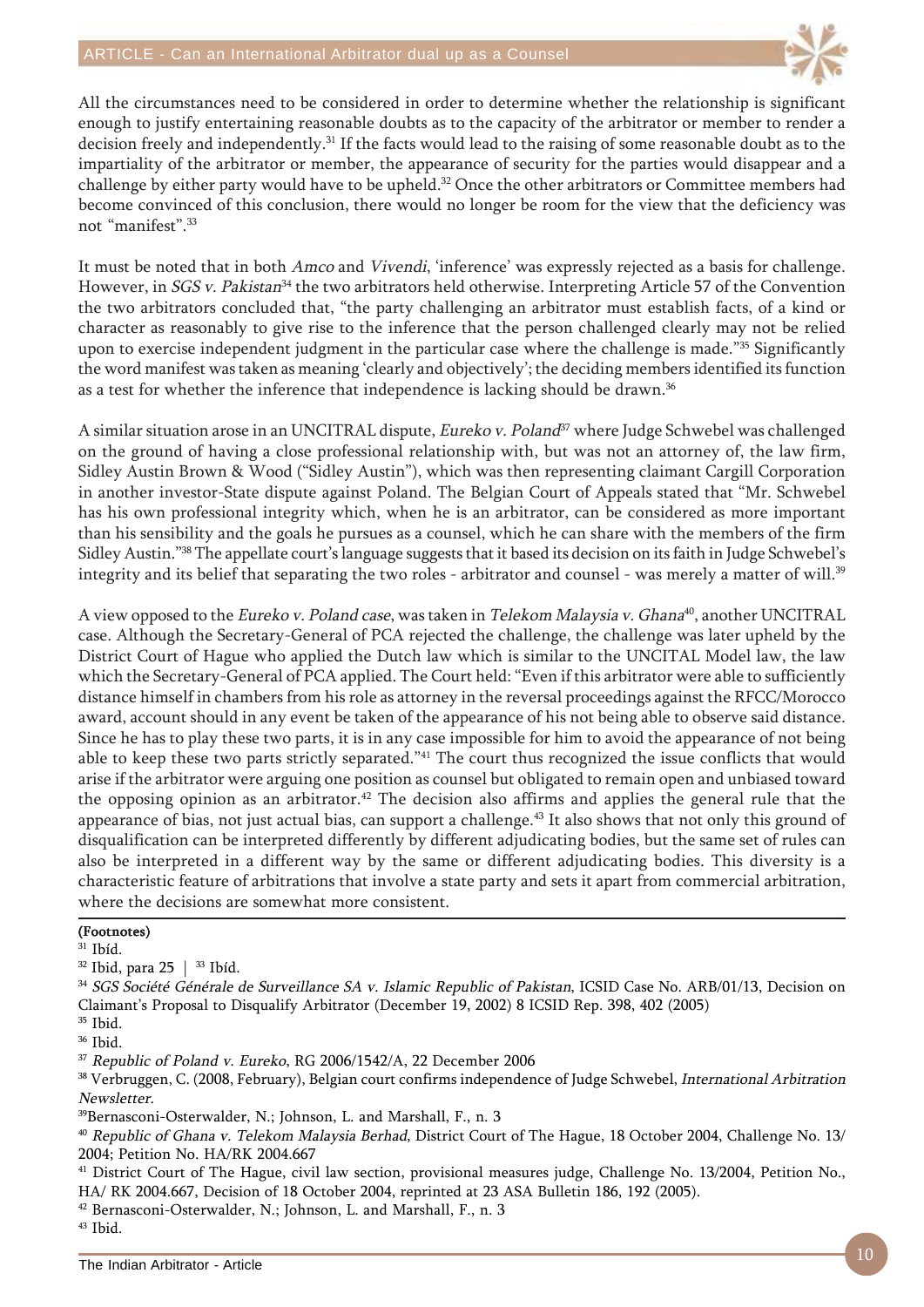

Another striking feature that is quite surprising is that in certain cases like Azurix v. Argentina (2006) which involved a similar dual role challenge was referred to PCA by the Chairman of the ICSID Administrative council; the challenge was rejected without providing any reasons for the rejection.<sup>44</sup>

In Vivendi v. Argentina<sup>45</sup>, Argentina objected to Vivendi's reliance on an award issued in Eureko v. Poland on the ground that the Eureko award was co-written by Judge Stephen Schwebel, one of Vivendi's lawyers, while the Vivendi arbitration was underway.<sup>46</sup> Argentina requested that all references to the Eureko award be stricken from the record in Vivendi, questioning the ability of Judge Schwebel, or indeed, of any arbitrator, to draft an award in one proceeding without being affected by the impact that award might have in another proceeding in which similar issues are raised and in which he was acting as an advocate. The tribunal in the Vivendi case nonetheless cited the Eureko award, among others, in its own award, thereby at least implicitly rejecting Argentina's argument.<sup>47</sup>

After analyzing the cases referred to above, one chief observation that comes out is that there is uncertainty with regard to how the dispute would proceed, which is evidenced from the fact that the arbitrators accepted appointments with full knowledge of their dual roles, and in many cases even refused to withdraw when a challenge was filed against them. Although certain decisions have, in fact, recognized that the dual arbitrator/ counsel role is problematic and can warrant a successful challenge, the rules regarding disclosure and disqualification nevertheless remain unclear.<sup>48</sup> Exacerbating the resulting uncertainty and further threatening the proceedings' legitimacy, many of the decisions are either kept secret or issued without supporting reasons.<sup>49</sup>

Nevertheless, this ground raises justifiable doubts with regard to an arbitrator's independence. Advocates of separating the pool of arbitrators from the pool of advocates have correctly argued that such a separation would go a long way toward alleviating problems created by both the "club" perception and issue conflicts, thereby restoring much of the confidence in international arbitration that seems to have been lost.<sup>50</sup>

### (Footnotes)

44 Sheppard, A. (2009), Arbitrator independence in ICSID Arbitration. Also see Binder, C.; Kriebaum, U.; Reinisch, A. & Wittich, S., (Eds.), International investment law for the 21st century: Essays in honour of Christoph Schreuer, Oxford: Oxford University Press, p.146.

<sup>45</sup> Compañia de Aguas del Aconquija S.A. and Vivendi Universal S.A. v. Argentine Republic (ICSID Case No. ARB/07/ 3), Award, 20 August 2007

46 Hranitzky, D.H. and Romero, E.S., The 'Double Hat' Debate In International Arbitration- Should advocates and arbitrators be in separate bars?, New York Law Journal, June 14, 2010, www.nylj.com

47 Ibid.

48 Bernasconi-Osterwalder, N.; Johnson, L. and Marshall, F., n. 3

49 Ibid.

50 Hranitzky, D.H. and Romero, E., n. 46

(Author: Gandharv Makker LL.M (UK) is a lawyer in India)



### Become part of IIAM

We are happy to invite you to become an IIAM Member. Apart from the Governing Council, elected from the members, it is decided to form Expert Committees and Users Committees from the members to give expert advice / opinions to the Governing Council on the improvement of ADR in India. Your association will provide the necessary inspiration for the endeavours of IIAM.



Choose from the different category of memberships.

For details: log on to www.arbitrationindia.com/htm/membership.htm or mail to dir@arbitrationindia.com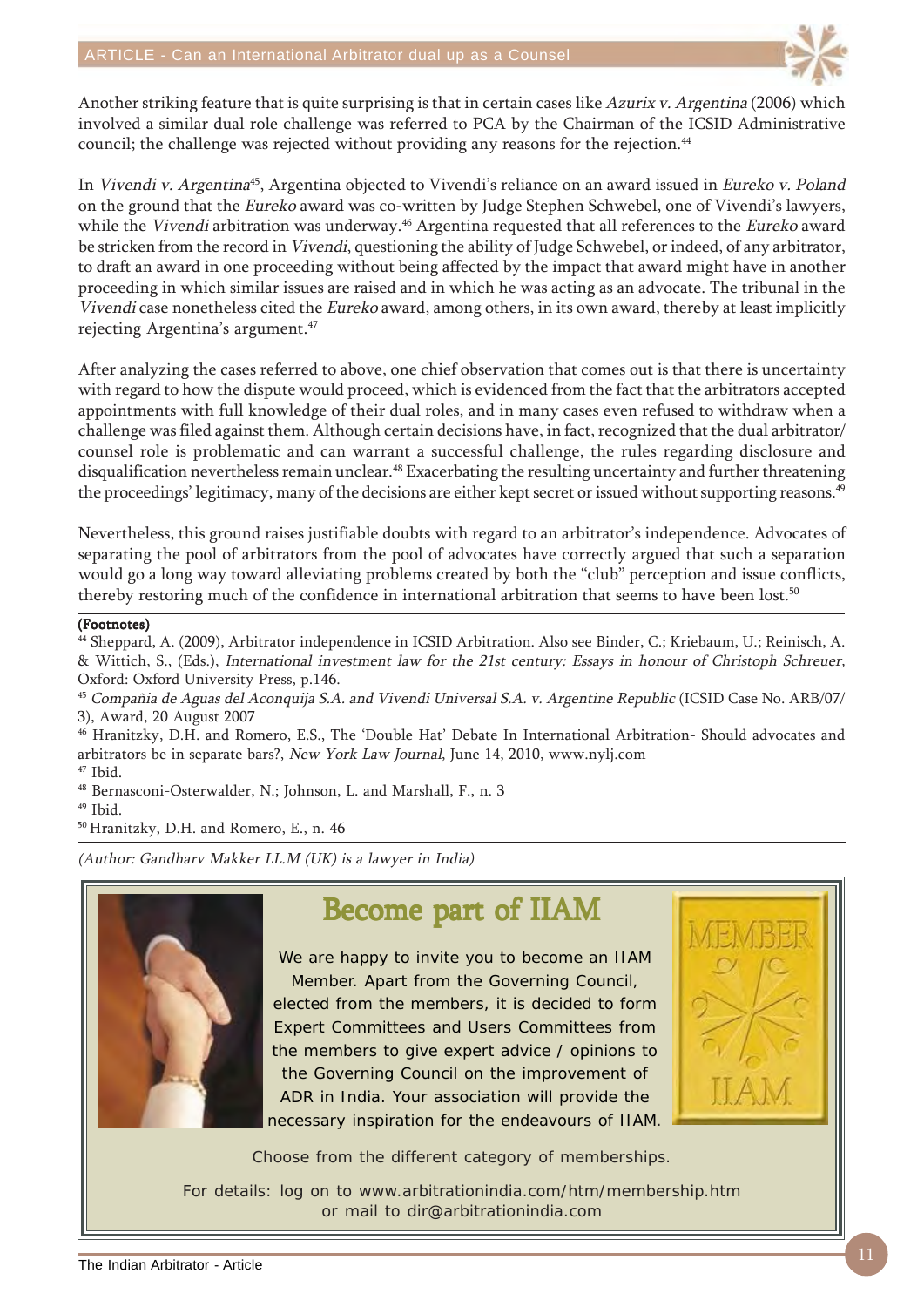

**IIAM Community Mediation Clinics to be launched**<br>IIAM is launching the IIAM Community Mediation Clinics in Kerala.<br>The Mediation Clinics are being formed in association with corporate<br>houses, NGO's, Community Organization IIAM is launching the IIAM Community Mediation Clinics in Kerala. The Mediation Clinics are being formed in association with corporate houses, NGO's, Community Organizations, Associations, Clubs, public spirited citizens etc. IIAM Mediation Clinics enhances access by helping to bring justice to the society. It aims to prevent the underlying conflict (or the need to go to court) and advance compliance of the law in general. People would get a platform near home to settle their cases without the trappings of a court. It helps preserve relationships by avoiding the embarrassment of being hauled into court, and by giving people the opportunity to air concerns that a court would rightly ignore when evaluating a legal claim. Through a system that resolves disputes before it requires adjudication, it is hoped the legal system will be freed up to deal



with more serious cases. The Mediation Clinics will have the service of trained and accredited community mediators. The first batch of community mediators has been trained for empanelment with the Mediation Clinics. If you are interested to become a community Mediator or to start a Community Mediation Clinic, contact dir@arbitrationindia.com. For further details, log on to www.communitymediation.in

## Indian Courts not to interfere with Arbitral Proceedings held outside India

A constitutional bench of the Supreme Court of India issued a judgment by which it restricted the scope of interference by Indian courts in arbitrations conducted outside the territorial boundaries of India by excluding the applicability of Part I of the Arbitration and Conciliation Act 1996 to such arbitrations. The Supreme Court, through its September 6 2012 judgment, held that the rationale laid down in Bhatia International and Venture Global did not flow from the provisions of the Act. The Supreme Court clarified that the law that it had laid down would apply only prospectively to arbitration agreements entered into hereafter - all proceedings arising from agreements dated before September 6 2012 would be subject to the law as it stood before the judgment. The judgment is expected to come to the aid of firms which obtain arbitral awards in their favour abroad but face hurdles as these come under the judicial scrutiny in Indian courts.

### Optional Arbitration Clause declared invalid in Russia

Russia's top commercial court has ruled that an arbitration clause granting one party the additional, unilateral option to bring claims in a competent court is invalid under Russian law.